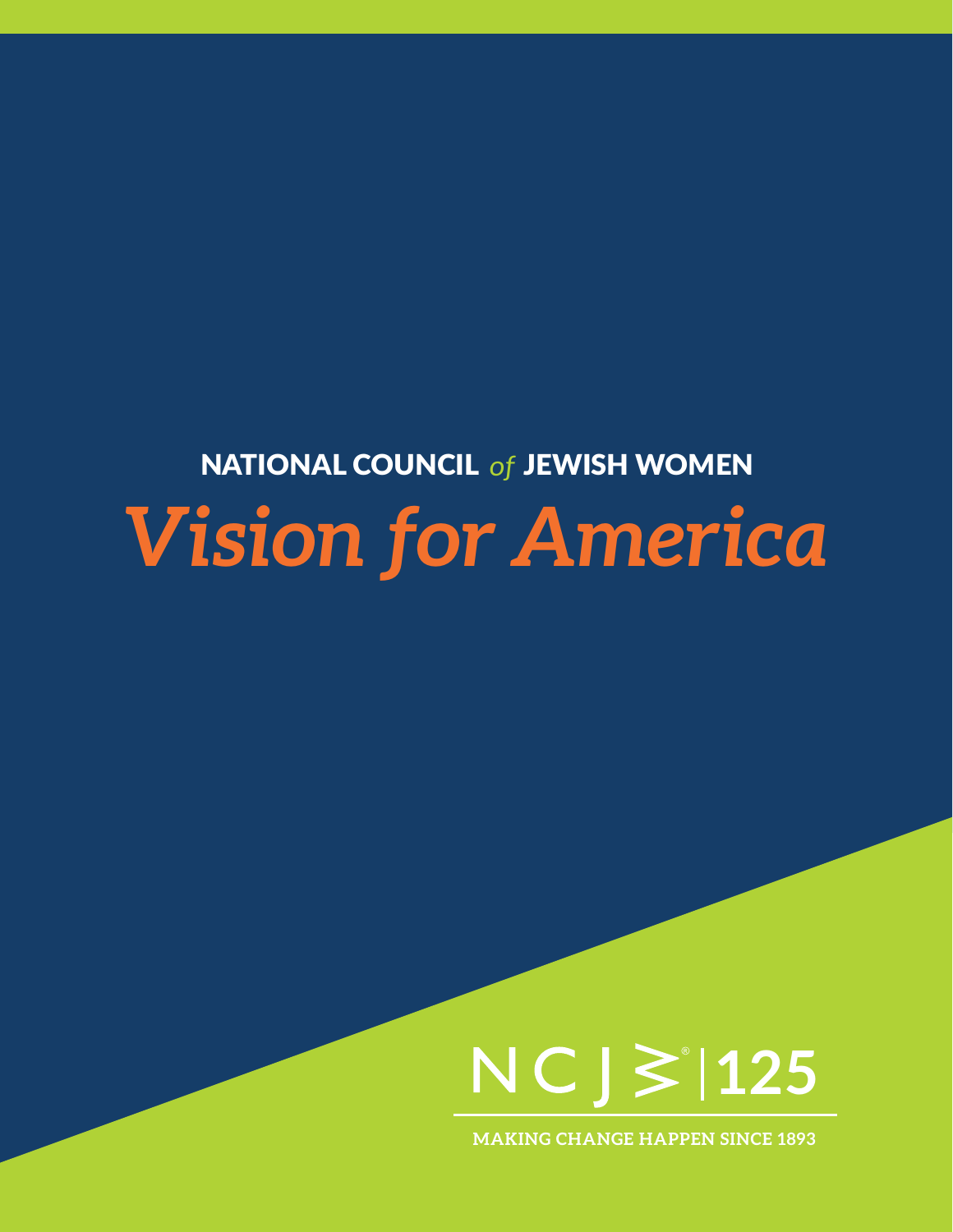**The National Council of Jewish Women (NCJW) is a grassroots organization of volunteers and advocates who turn progressive ideals into action. Inspired by Jewish values, NCJW strives for social justice by improving the quality of life for women, children, and families and by safeguarding individual rights and freedoms.**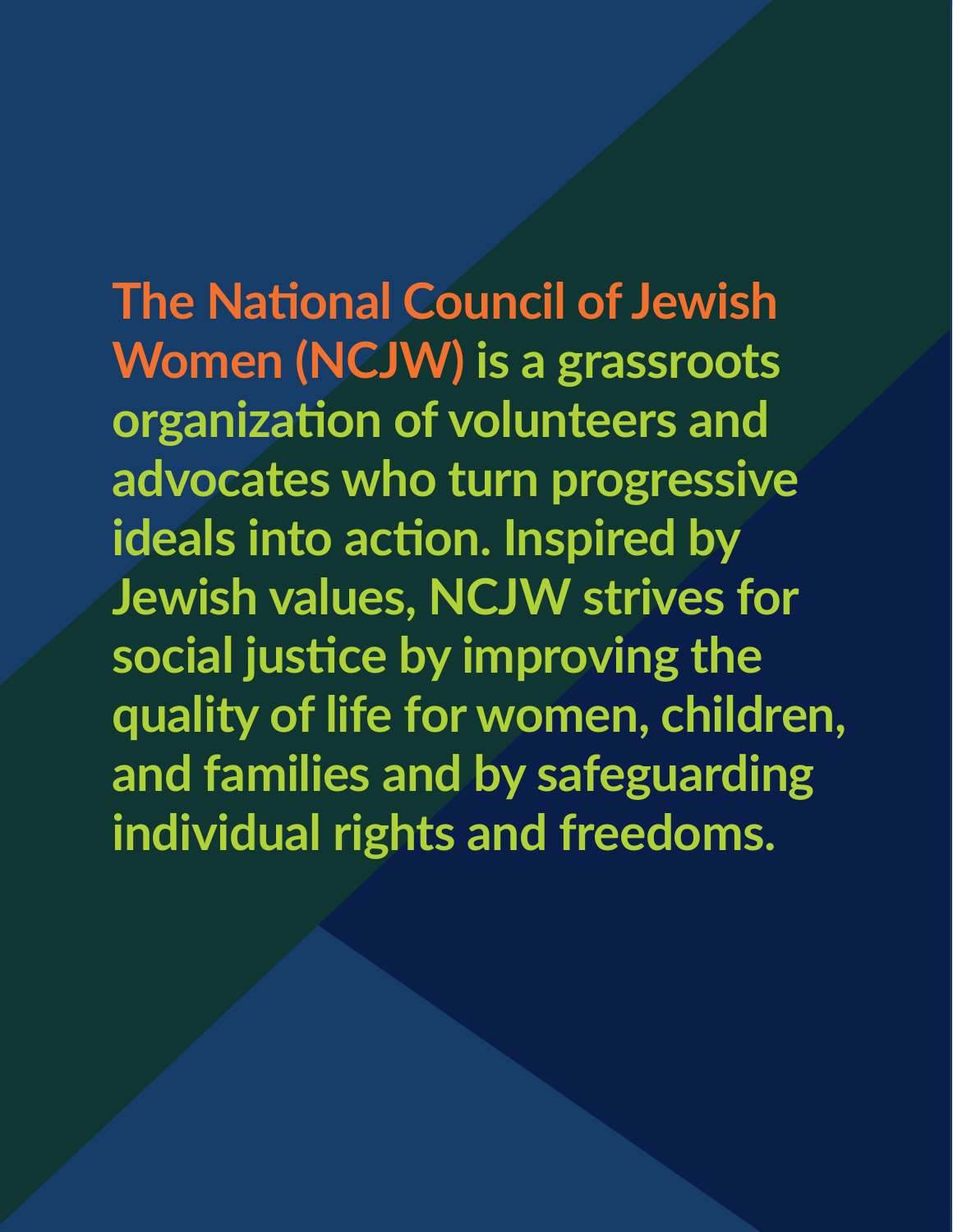**Today, and not for the first time in our history, we find our country in crisis. From Congress to the courts to state houses, the advances NCJW has made by putting our values into action for health care, reproductive health, rights and access, social welfare programs, and other critical areas are in danger of being rolled back, and chances for moral and ethical advances are fleeting.**

**At a time of increasing health, wealth, and education disparities, funding for the social safety net, public education, and health care for our nation's most vulnerable is at risk while lawmakers, instead prioritize tax breaks for the wealthiest. Rising anti-Semitism, xenophobia, and racism are creating a climate of fear in our communities and informing hurtful policies affecting the rich tapestry of people and faiths that make up our great nation.** 

**For 125 years, NCJW has boldly imagined a world where women, children, and families are fully valued and supported. Through education, advocacy, and community service, NCJW has worked to make this vision a reality at all levels of government and in communities across the United States. We've stayed true to our values throughout our history. And despite the current unease and anxiety, our goals remain clear and our resolve is firm: This is our Vision for America.**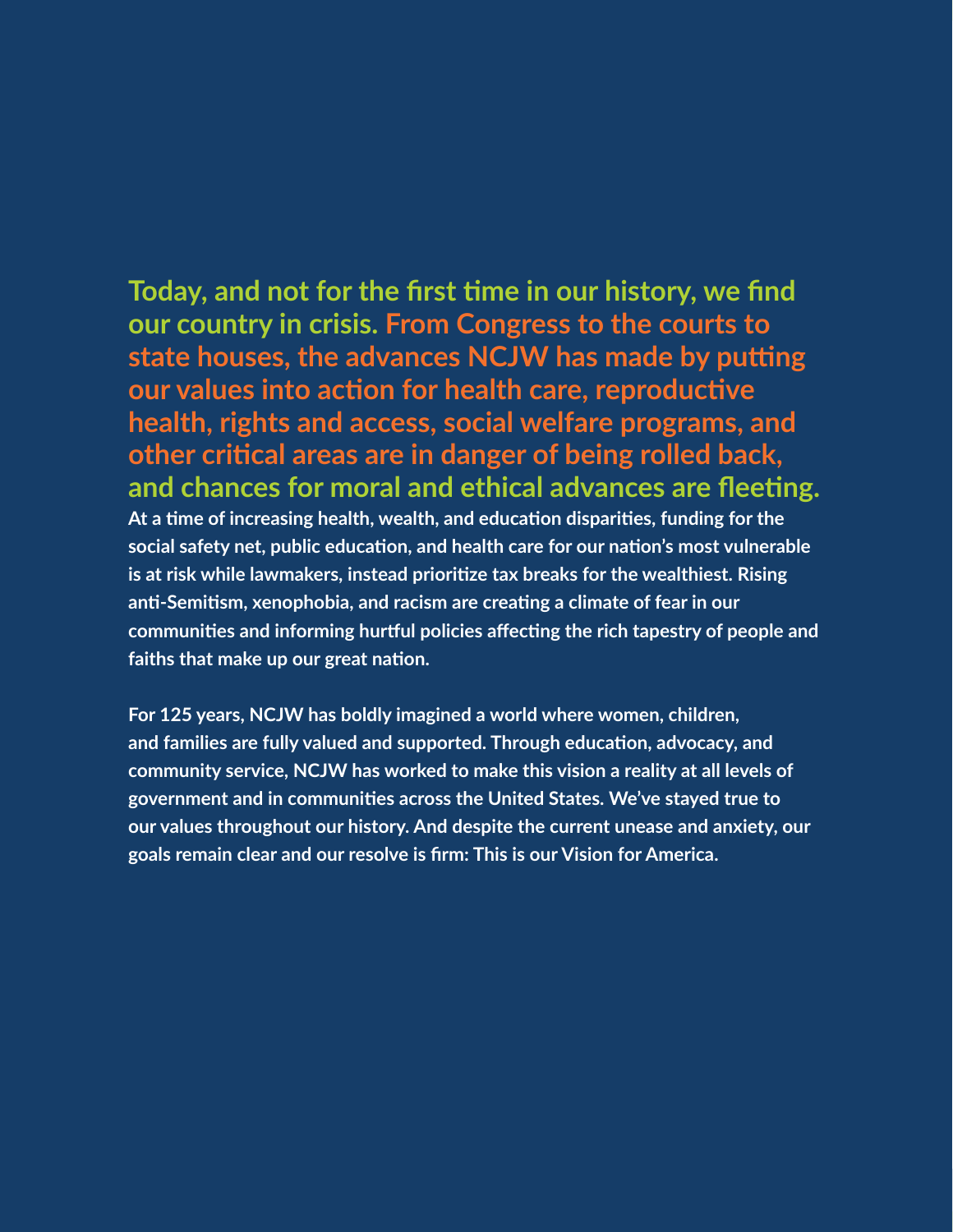#### Ensure Reproductive Health, Rights, and Justice

Since NCJW's founding in 1893, we have supported access to family planning and reproductive health care. NCJW was an early advocate for safe and legal abortion rights and access, and we continue our advocacy today at the local, state, and national levels. Our Jewish values teach us to respect the dignity and decisions of all people, and as such, we aim to create a world where everyone, regardless of race, class, gender, sexuality, ability, or immigration status, is able to control their body, sexuality, and future. We call on our leaders to:

#### • **Protect abortion access in practice, not just principle**

 **Though** *Roe v. Wade* **affirmed the constitutional right to abortion, subsequent court decisions and legislation have severely eroded access to abortion care as well as enforced other systemic barriers such as racial discrimination and documentation status.** NCJW opposes all measures that restrict access to safe abortion, shutter licensed clinics, and prevent patients from receiving care. These measures ignore scientific and medical evidence, and include mandatory waiting periods, counseling, and ultrasounds; abortion bans after 20 weeks gestation or a detected fetal heartbeat; and targeted restrictions of abortion providers.

#### **Women with fewer resources shouldn't have inferior access to health care.**

Funding restrictions that impede abortion access for low-income women — who are disproportionately women of color — are racist, discriminatory, and immoral. NCJW calls for the repeal of the Hyde Amendment and all other restrictions on abortion funding for those who depend on federal programs for their health care, including Medicaid recipients, federal employees, military members and their dependents,

indigenous people and Alaskan Natives, low income residents of the District of Columbia, Peace Corps volunteers, and incarcerated women.

 **Abortion is a part of comprehensive health care, and NCJW opposes efforts to deny insurance coverage of abortion care.** NCJW works to ensure that private and public insurers provide a full range of medical services, including abortion, contraceptives, and emergency contraception.

• **Use a reproductive justice frame of analysis**

#### **NCJW is a reproductive rights organization that uses a reproductive justice analysis.**

Reproductive justice is a framework created by women of color to describe the ways societal factors such as racism, poverty, environmental degradation, and state violence rob women of color of control over their reproductive lives. When social systems prevent individuals from raising their families as they choose, they are being denied a reproductive right. NCJW's approach to reproductive issues centers on the leadership of those who are most directly impacted by discrimination.

• **Promote access to contraceptives in the United States and around the world**

**NCJW supports full funding of Title X,**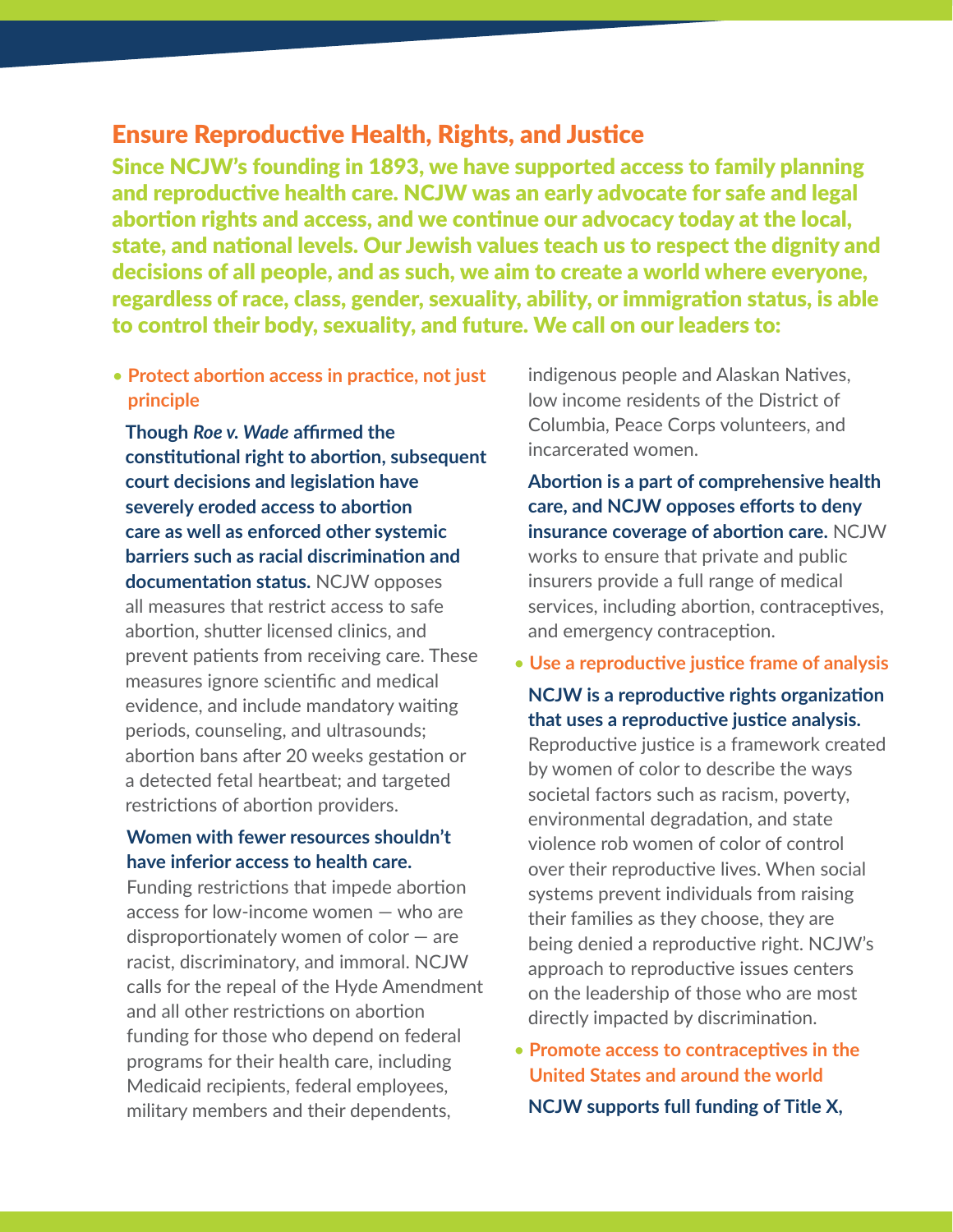## "NCJW opposes all measures that restrict access to safe abortion, shutter licensed clinics, and prevent patients from receiving care."

**the federal family planning program, and all of its providers, including Planned Parenthood health centers.** We support the 2010 Patient Protection and Affordable Care Act's inclusion of contraceptive services and supplies as an important medical service, and oppose any health care reforms that would cut coverage of contraception.

 **NCJW opposes the Global Gag Rule, which forbids any international family planning provider receiving US funding from providing abortion care,** referring patients to abortion providers, or even discussing the option of safe abortion, as well as the domestic gag rule, which places these same restrictions on domestic providers.

#### **NCJW also opposes efforts to defund the United Nations Population Fund**

**(UNFPA),** the global initiative to expand access to reproductive health care and information to all people.

• **Safeguard religious liberty by protecting reproductive health**

 **For NCJW, protecting an individual's ability to make their own health care decisions in accordance with their needs and personal beliefs is tied to religious** 

**freedom.** We strongly oppose attempts to use "religious liberty" as a cudgel against patients seeking medical care as well as protections for employers that refuse to cover contraception, medical providers that deny treatment to women seeking abortion, and doctors who refuse to treat certain patients or provide reproductive health care services.

• **Fund effective comprehensive sex education in public schools**

 **NCJW supports comprehensive, LGBTQ inclusive, medically accurate, age-appropriate, consent-based, sex positive sex education in public schools.**

Young people have the right to make informed decisions about their sexual and reproductive health. Sex education must be scientifically based, culturally fluid, and comprehensive. NCJW supports efforts to defund dangerous abstinenceonly programing, which fails to teach about contraception or lies about its effectiveness, uses shame-based language to demean young people's curiosities and sexual expression, marginalizes LGBTQ youth, and has proven to be ineffective.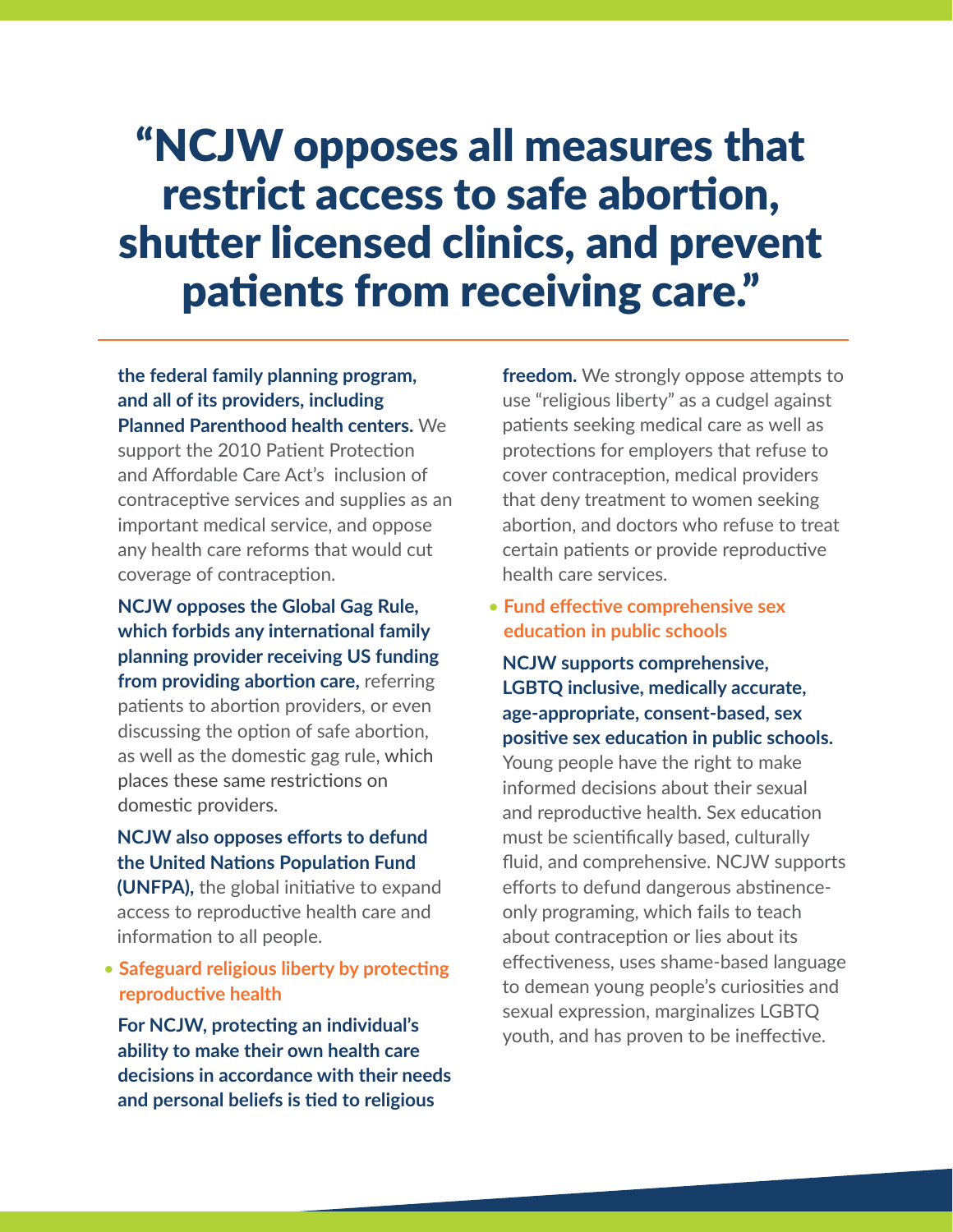#### Support Economic Justice and Provide for Human Needs

NCJW believes that the moral test of a nation is how it treats its most vulnerable people. Our founder Hannah G. Solomon asserted, "We must add our voices to those who cry out that there is a standard below which we will not allow human beings to live, and that standard is not at the freezing nor starving point." Since she spoke those words, NCJW has championed policies that improve the lives of those living in poverty disproportionately women, children, transgender individuals, indigenous people, individuals with disabilities, and people of color. All individuals have the right to live with dignity, provide for their families, and fully participate in society. Our workplace policies should ensure that workers can make a living wage, balance work and family responsibilities, and organize collectively in defense of their rights. We call on our leaders to:

#### • **Fully fund human needs programs**

 **Federal investments must provide for basic human needs.** Programs that must be fully funded include health care, lifelong education, opportunities to work, income supplements when work is not possible or pays too little, and affordable necessities, including food, housing, and caregiving for children, seniors, and individuals with disabilities — without imposing work requirements or other conditions for receiving assistance. Federal budgets represent our nation's priorities, and they must reflect our moral commitment to protect lowincome people, invest in broadly shared prosperity, increase revenues, and seek responsible savings from reducing waste in the Pentagon and elsewhere. So too should our tax plans help low and moderate-income individuals instead of harming them by gutting critical human needs programs to provide tax cuts to the wealthiest Americans and corporations.

• **Support comprehensive health care coverage for all**

 **The health of a nation depends on the health of its people. NCJW supports high quality, affordable, accessible, and comprehensive health care coverage for all.** NCJW was proud to play a role in the enactment of the Affordable Care Act, and supports efforts to build on and improve the law. NCJW continues to work towards universal access to comprehensive care, including reproductive health care services and mental health care as well as laws, policies, programs, and services that promote wellness and prevention of illness.

• **Provide comprehensive paid family and medical leave and paid sick days**

 **No one should be forced to choose between earning a paycheck and caring for an ill parent, child, or themselves, but only 17% of US workers have access to paid leave.** Women in particular, especially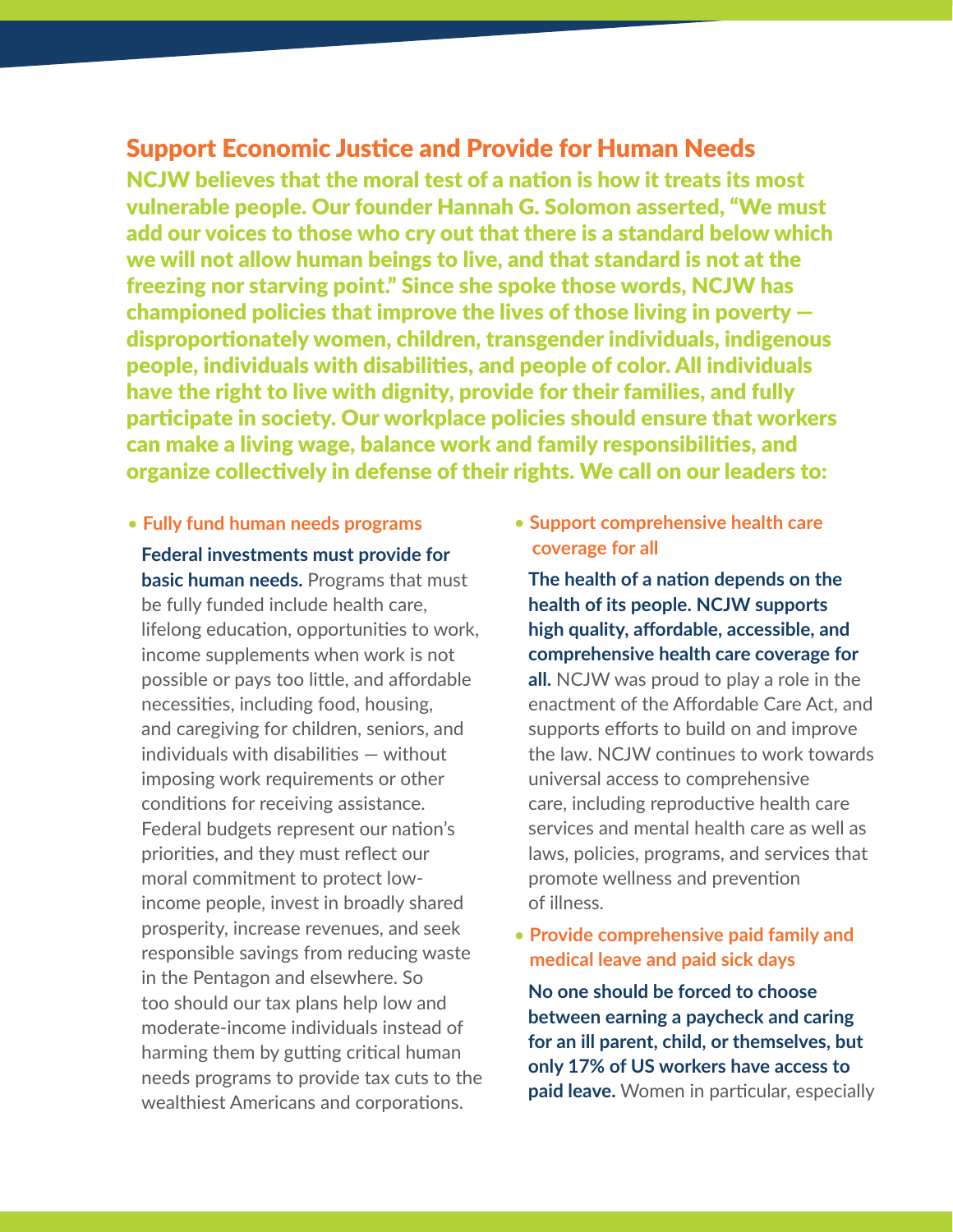"NCJW continues to work towards universal access to comprehensive care, including reproductive health care services and mental health care…that promote wellness and prevention of illness."

single mothers, women of color, and low-wage earners, suffer from a lack of adequate paid leave policies. It is time for our national workplace policies to recognize the needs of working families by providing 12 weeks of comprehensive paid family and medical leave and seven job-protected paid sick days per year.

#### • **Set the federal minimum hourly wage at \$15 for all workers**

 **Many individuals living in poverty work full time jobs but still do not earn a livable wage that covers basic needs.** Minimum wage earners are disproportionately women and people of color, and nearly a third of minimum wage earners have children. Raising the minimum wage to \$15 and eliminating the tipped minimum wage will lift incomes and benefit families.

#### • **Close the wage gap**

 **The average woman earns 80 cents for every dollar earned by a man, and the** 

#### **gap is even wider for women of color.**

NCJW advocates for measures that would help close the gap, including updating and strengthening existing equal pay legislation, barring retaliation against workers who disclose their own wages to co-workers, and prohibiting employers from seeking a job applicant's salary history.

#### • **End workplace discrimination**

 **Thirty states do not have nondiscrimination policies protecting LGBTQ employees from being fired for their sexual orientation or gender** 

*identity.* Pregnant workers are frequently pushed out of their jobs or denied reasonable accommodations. NCJW advocates expanding and strengthening employment nondiscrimination laws, including protections for pregnant workers, at the federal, state, and local levels.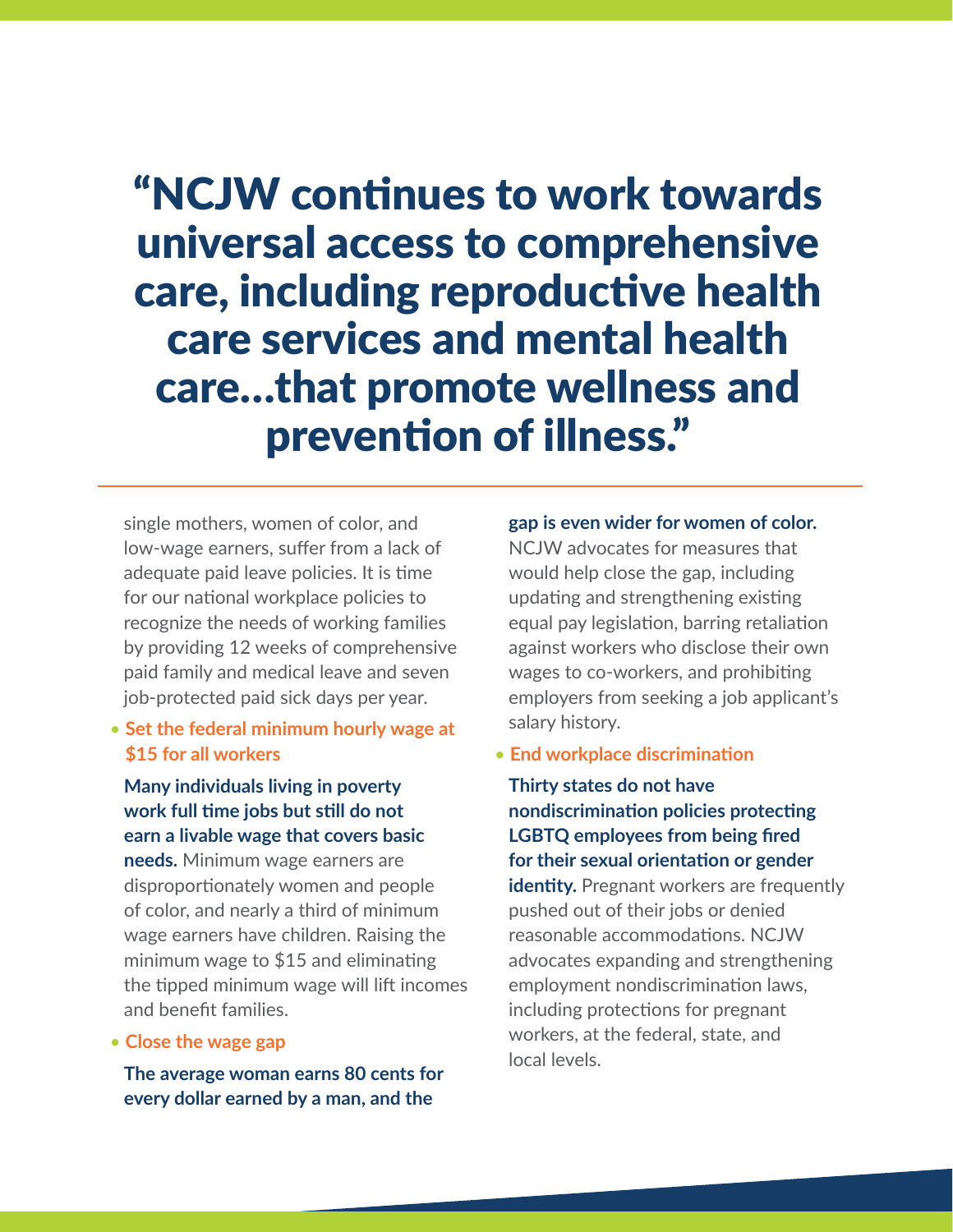#### Promote a Diverse, Fair, and Independent Judiciary

Judges confirmed to lifetime seats on federal courts have the power to impact almost every aspect of public policy. They make decisions every day about health care, bodily autonomy, voting rights, the environment, law enforcement, and civil rights that impact our daily lives. Judges confirmed to lifetime seats must be open-minded, fair, and independent individuals. There is no place for ideological extremists on the federal bench. NCJW is a leader in the fight to ensure the federal bench reflects the communities it serves with diverse judges who will safeguard equality and justice for all. Through BenchMark: NCJW's Judicial Nominations Campaign, we build an educated electorate on the federal courts and the judges who sit on them. We utilize state-based Courts Matter coalitions to engage and mobilize NCJW's grassroots across the country. We call on our senators to confirm judges who will:

• **Protect constitutional rights for all Americans, especially reproductive rights and religious liberties** 

 **Federal courts are the ultimate arbiter of our most cherished rights and no place for judges who will diminish protections for historically disadvantaged groups while favoring corporations and the powerful.** We need judges who will supports the constitutional values and protections of everyone.

• **Be independent and qualified** 

#### **The Senate must insist on nominees who will uphold the rights of all people and embrace judicial independence.**

We need federal judges who will serve as a check on politicians in all branches of government if they break the law or violate the Constitution.

#### **Nominees must be selected after consultation with home-state senators.**

The "advice and consent" procedure outlined in the US Constitution includes White House consultation prior to the nomination.

 **Because each federal judge wields so much power, nominees must be able to demonstrate that they will be impartial arbiters of the law.** The nonpartisan American Bar Association (ABA) evaluates judicial nominees based on objective assessments of candidates' competence, integrity, and temperament. The Senate Judiciary Committee should honor these reviews.

• **Diversify the federal bench**

 **Courts should reflect the communities they serve.** Diversity in the courts inspires confidence in the judicial system and ensures balanced decisions.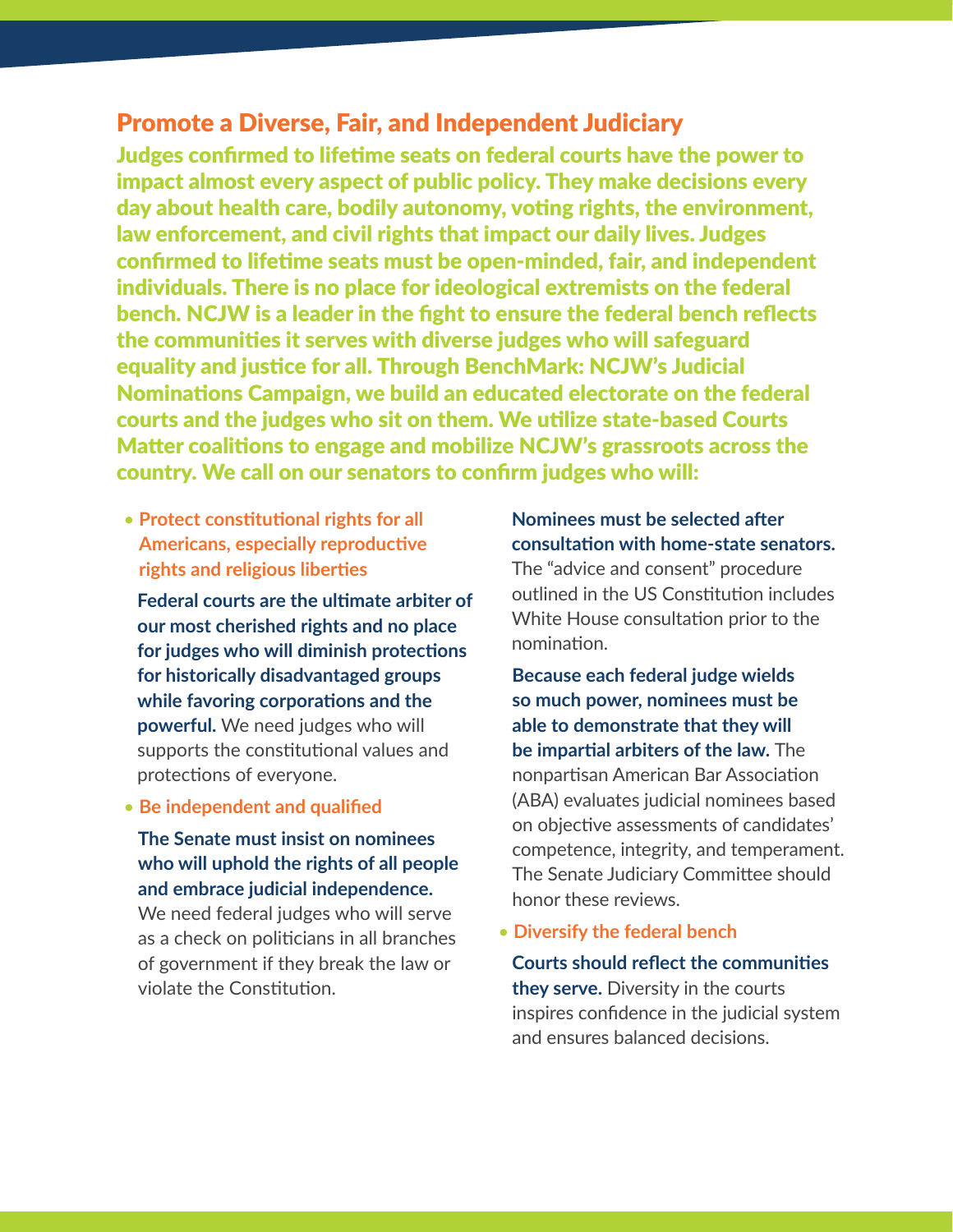#### Ensure and Advance Civil Rights and Civil Liberties

NCJW knows that to pursue justice, we must promote equal opportunities and end discrimination. A democratic society must value a diversity of voices and promote respect for all. NCJW advocates for policies that protect equal rights under the law, and seeks to end discrimination based on race, gender, national origin, ethnicity, religion, age, disability, marital status, and gender identity. We call on our leaders to:

#### • **Fight back against hate crimes**

 **Jews, Muslims, transgender individuals, and other marginalized communities have seen a rise in hate crimes in recent years.** Hate crime laws must be properly enforced to protect the rights of all who are vulnerable, with full funding and training for law enforcement to identify and respond to hate crimes. NCJW supports mandatory hate crime data collection to better support communities impacted by hate and to inform policy.

#### • **Support equal rights for LGBTQ individuals**

 **States across the country have introduced harmful legislation and initiatives that seek to repeal nondiscrimination protections, limit LGBTQ individuals' access to health care, and restrict transgender individual's access to gender specific facilities like restrooms.** NCJW works to end to discrimination based on sexual orientation and gender identity, which are currently not protected by federal law. In addition to advocating for federal, state, and local antidiscrimination laws, NCJW is committed to ending bullying and discrimination against LGBTQ students, opposing attempts to use "religious liberty" laws as a smokescreen for discrimination against LGBTQ

individuals, and supporting full and equal access for all.

• **Balance civil liberties and national security**

 **NCJW supports the protection of every individual's right to privacy**, and believes that national security must be protected without sacrificing the core individual freedoms and liberties that are basic to our democracy.

• **Fix our broken criminal justice system**

 **Over two million Americans, including a million women, are currently incarcerated in a criminal justice system that disproportionately incarcerates people of color.** Federal, state, and local governments must take action to end racial bias, police violence, and unnecessarily harsh sentencing practices.

• **Protect the rights of individuals with disabilities**

#### **Inclusion and rights of people with disabilities is a critical component of the Jewish ideal of a just world.**

NCJW opposes attempts to weaken the Americans with Disabilities Act and defund critical programs that support people with disabilities, such as Medicaid and the Individuals with Disabilities Education Act.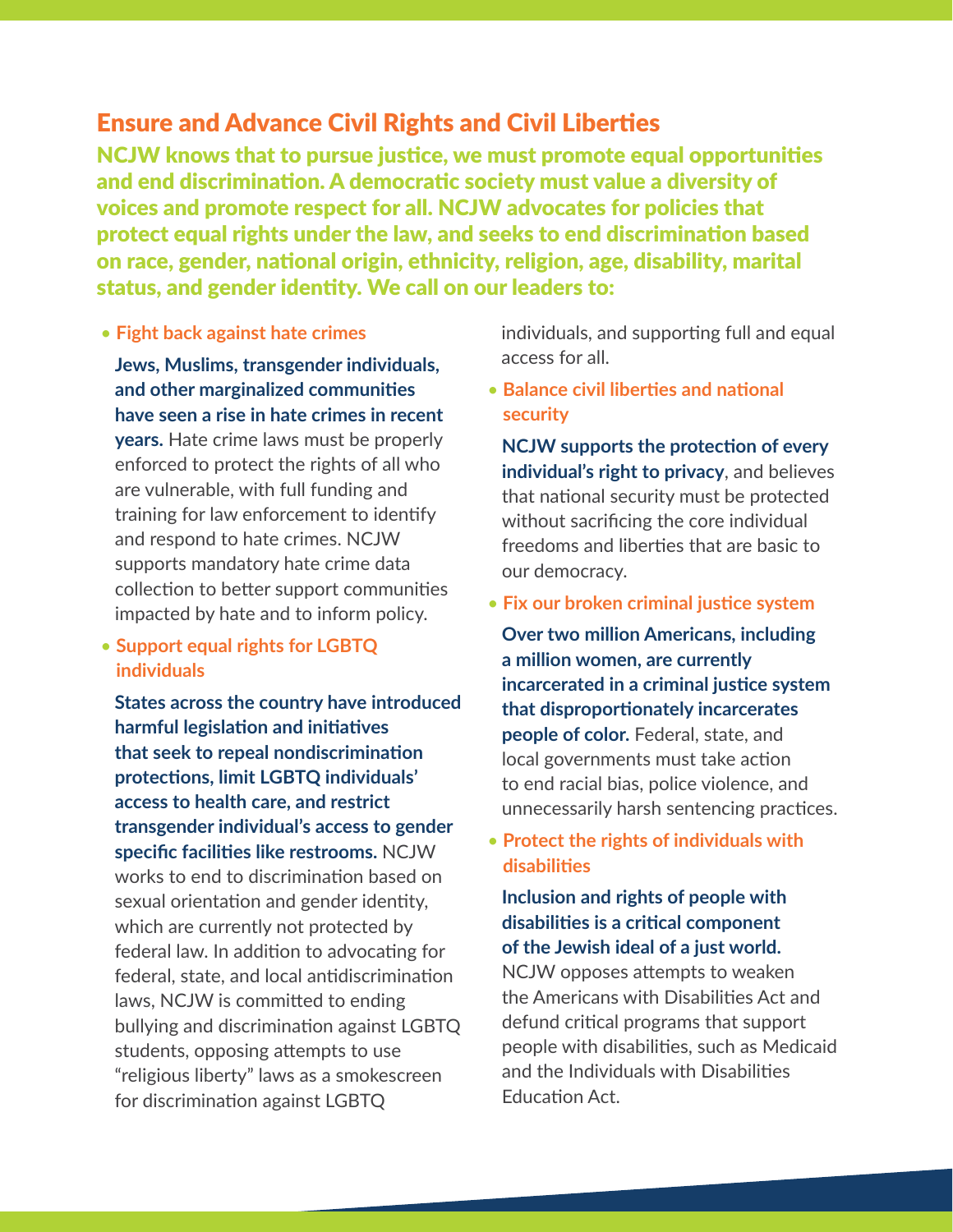#### Promote Civic Engagement

Since our founding, NCJW has worked to promote voting rights, advocating for women's suffrage, the Voting Rights Act of 1965, the Motor Voter Act, and more. NCJW believes that our vote is our voice, and our democracy is at its strongest when every voice is heard. We support policies that ensure easy and equitable access to the ballot box. We call on our leaders to:

• **Protect and expand voting rights**

 **In 2013, the Supreme Court gutted crucial portions of the Voting Rights Act (VRA), and states responded with a flood of new restrictions making it harder to vote.** Burdensome and unnecessary restrictions on voter registration disproportionately impact people of color, young people, the elderly, non-native English speakers, and those living in rural areas. NCJW opposes voter suppression laws, and supports legislation that would renew the protections of the VRA.

• **Modernize voting and voter registration Making registration more accessible increases turnout, which in turn makes** 

**our democracy more responsive and representative.** NCJW supports legislation that would modernize our election systems and make it easier to register and cast a ballot, including automatic voter registration, same-day voter registration, and online voter registration.

• **Support increased voter education**

 **NCJW believes voters should have the opportunity to engage with the political process in a meaningful way.**  We support voter registration drives, community discussions of civil issues, candidate forums, and other voter education initiatives.

## "NCJW opposes voter suppression laws, and supports legislation that would renew the protections of the VRA."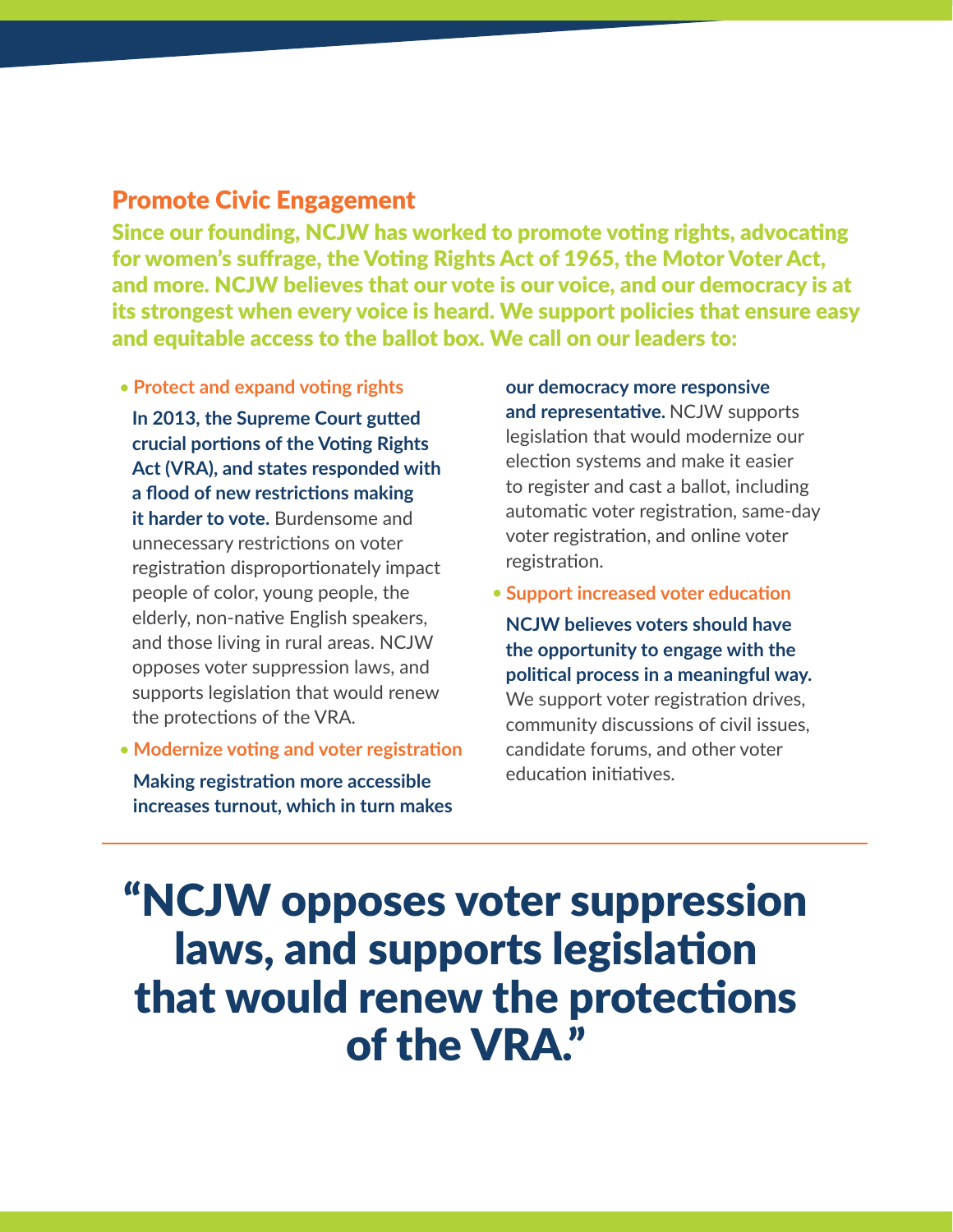### Promote Religious Freedom and Strengthen the Separation between Religion and State

Religious liberty and the separation of religion and state are key constitutional principles that protect our rights in a democratic society. The United States was founded on the principle of freedom of religion, as well as freedom from religion; many came to this country fleeing religious persecution, and religion has flourished in the US precisely because of the wall separating religion and state. However, some religiously affiliated groups have twisted the concept of "religious liberty" to justify discrimination against women, LGBTQ individuals, and religious minorities, including Jews. NCJW advocates for a strong separation between religion and state. We call on our leaders to:

• **Oppose federal funding for religious institutions that discriminate**

 **While many religious organizations, including NCJW, have a long and proud history of providing social services, the government should not be in the position of funding religious activity.** Religiously affiliated providers of social services can and should establish separate nonprofit entities, but federal funds should not go to religious organizations that can discriminate against whom they hire and serve.

• **Maintain the separation of religion and state**

 **NCJW strongly supports measures that sustain the separation of religion and state**, such as the Johnson Amendment, which prohibits nonprofit organizations from endorsing or opposing political candidates.

• **Keep religion out of public education**

 **Every family should be able to freely decide if and how their children should receive religious education.** NCJW opposes educational policies that try to impose the religious beliefs of one group on all students, such as abstinence-only education or "intelligent design" classes that question scientific consensus on the theory of evolution. NCJW opposes school voucher programs that funnel taxpayer dollars to private schools, religious organizations, or schools with discriminatory policies toward students, teachers, and/or other school personnel. Public funds should go to public schools.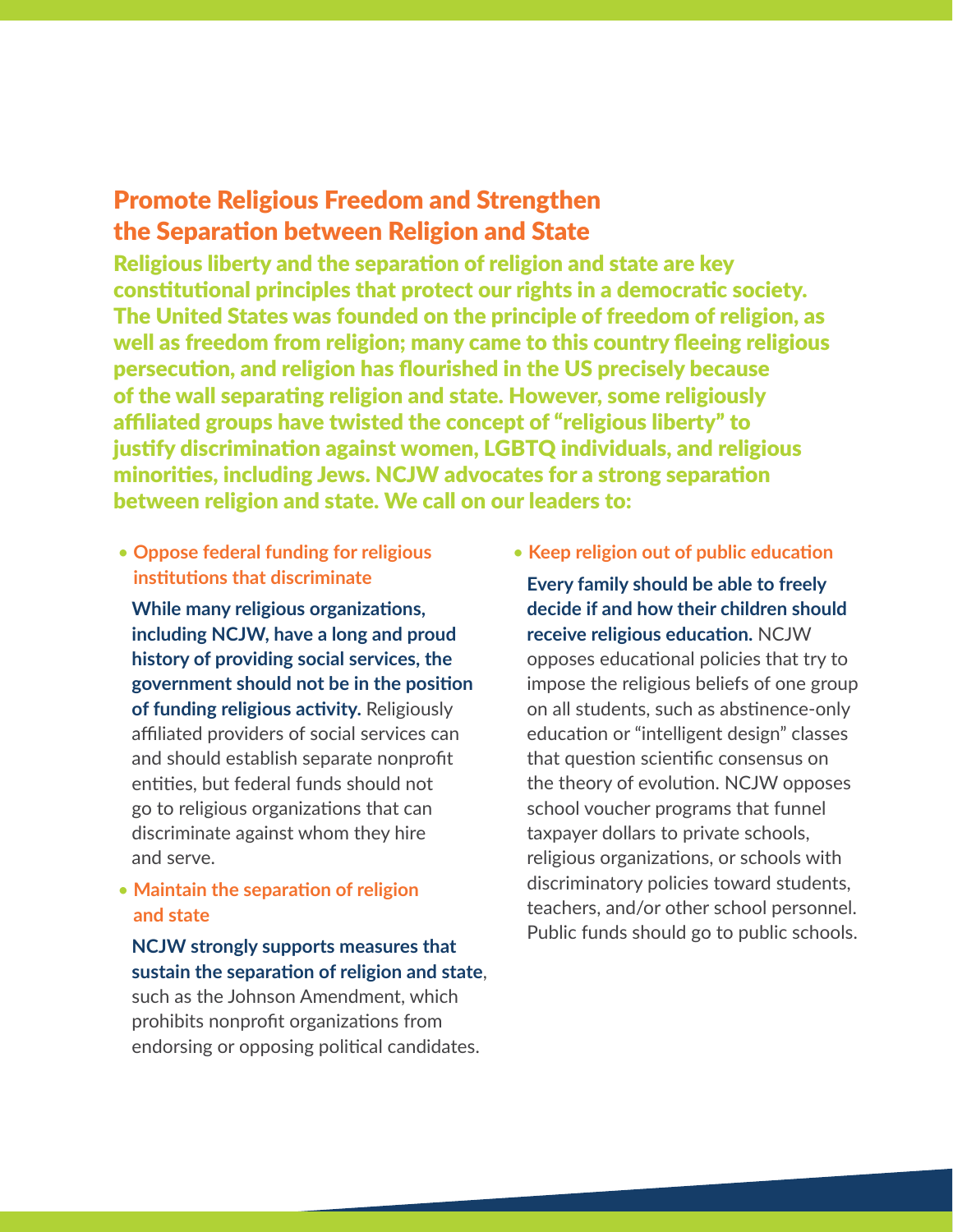#### Welcome Immigrants and Refugees

The Torah teaches us, "Welcome the stranger, for you were once strangers in the land of Egypt." Welcoming immigrants and refugees is a moral imperative. As Jews, we feel a particular urgency to fight back against xenophobia. Many Jews remember our own families' experiences as refugees from war, displacement, and religious persecution. More than a century ago, NCJW established an agency at Ellis Island to support and aid immigrant families, with partner offices in 250 cities providing job training and legal aid for immigrant women. Today NCJW continues to advocate for the rights of immigrants and refugees. We call on our leaders to:

• **Enact comprehensive immigration reform**

 **NCJW supports comprehensive immigration reform that provides opportunities for undocumented immigrants to earn legal status and citizenship.** This includes expedited family reunification by reducing the waiting periods that keep immigrant families apart, the establishment of humane border security policies, ending family detainment and detention, and maintaining robust protections for those seeking asylum in the US.

• **Support a solution for Dreamers and those with temporary status**

 **NCJW supports legislation that would provide Deferred Action for Childhood Arrival (DACA) recipients — individuals brought to the US as children — and their families a path to citizenship.** We also support a permanent solution for individuals with Temporary Protected Status (TPS), many of whom have lived in the United States for decades and now face deportation back to countries that are unable to accommodate their return.

• **Oppose anti-immigrant policies NCJW opposes policies and directives**  **that seek to limit legal immigration** to the United States and target individuals and communities as "illegal" or dangerous.

• **Oppose increased interior enforcement and border security measures**

 **Increased raids, immigrant detention, and deportation cause entire communities to live in fear.** Policies that punish "sanctuary cities"  $-$  jurisdictions whose law enforcement agencies choose not to cooperate with federal immigration enforcement — make us all less safe by making it more difficult and risky for immigrants and their families to step forward as victims or witnesses of crimes.

• **Provide human needs services for all, including health care, regardless of immigration status**

 **Hunger and illness don't discriminate based on immigration status, and neither should necessary human services.**

Currently, undocumented immigrants contribute billions of dollars in state and local taxes, and must continue to have access to human services, such as Medicaid, Supplemental Nutrition Assistance Program (SNAP), and federal financial aid for higher education without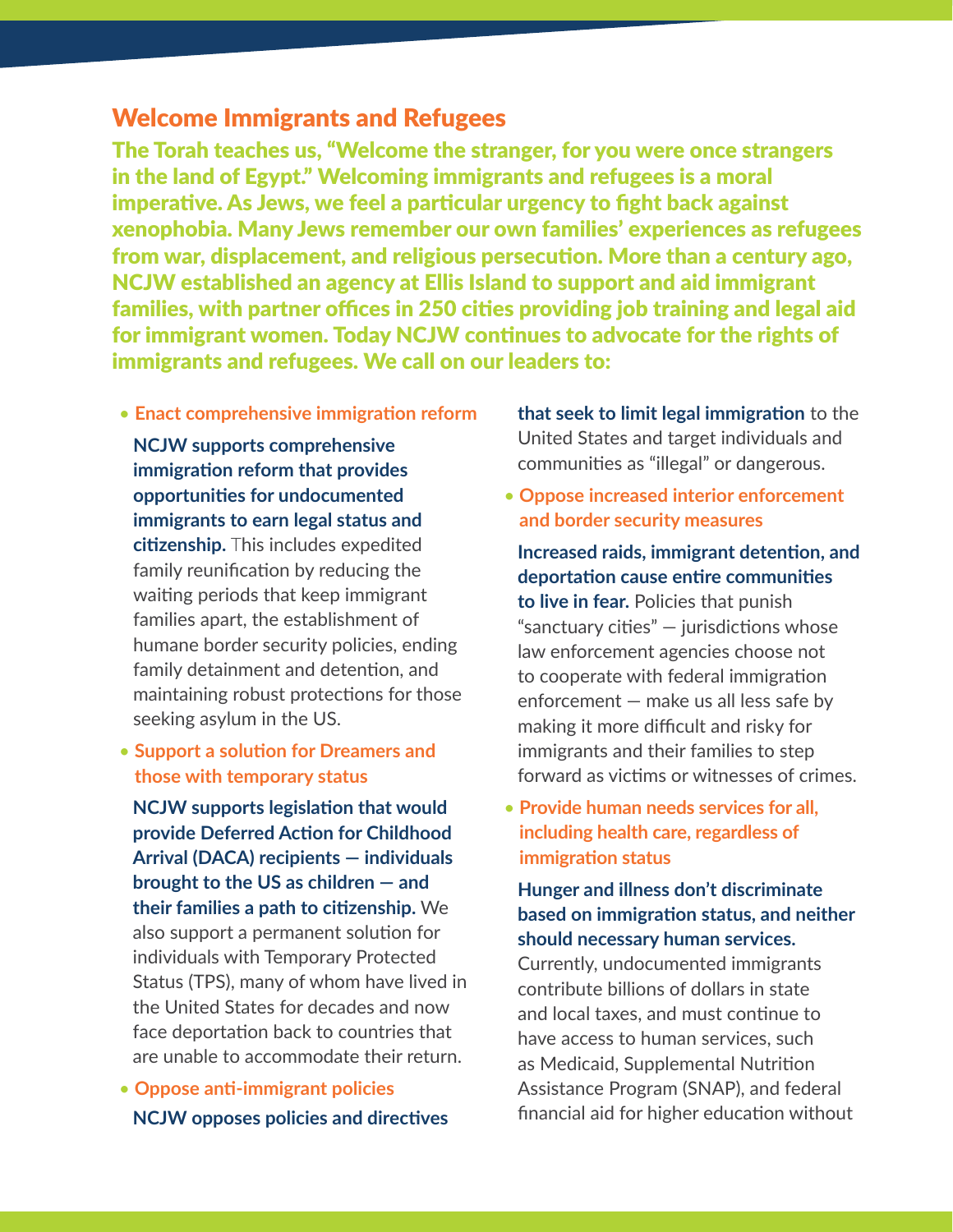fear of jeopardizing their path to citizenship. NCJW opposes barriers to immigrants' ability to obtain the health care coverage they need, including reproductive health care.

• **Welcome and support refugees**

 **The world is currently facing the worst refugee crisis in history, with 22.5 million refugees** — over half of whom are children. Yet for 2019, the US agreed to

admit only 30,000 — the lowest number in modern history. The US must commit to accepting more refugees and fully fund programs to support their resettlement.

 **The current administration has sought multiple times to block refugees and immigrants from majority-Muslim countries from coming to the United States.** NCJW opposes these xenophobic policies.

#### End Gun Violence

The United States has higher rates of gun violence than any other country in the developed world. On average, 96 Americans are killed by guns every day. NCJW supports common sense gun safety measures that will reduce violence and save lives. We call on our leaders to:

• **Pass common sense public safety laws**

 **NCJW supports public safety measures to reduce gun violence**,

such as requiring gun buyers to pass a criminal background check; closing the private sale loophole; banning militarystyle assault weapons, high-capacity magazines, and bump stocks; and criminalizing gun trafficking.

#### • **Keep guns out of the hands of abusers**

 **Survivors of domestic violence are more than five times as likely to be killed by their partner if they own a gun, but the vast majority of states permit convicted domestic abusers to keep their guns.**  And many dating partners trapped in abusive relationships are unable to access the same protections as married or cohabitating partners, such as access to protective orders and protection from

gun violence. Stalking survivors face similar obstacles. Lawmakers must close loopholes that leave survivors of violence vulnerable.

• **Limit guns in public spaces** 

 **In recent years, the gun lobby has promoted a state legislative agenda that would ultimately allow anyone to carry a gun anywhere — without a permit — even if they have a violent criminal record and haven't undergone any training.** Expanding the areas where guns can be carried and the circumstances in which they can be used is only associated with greater harm. Lawmakers must ensure there are limits on gun-carrying in our schools, public parks, and in our other most vulnerable spaces.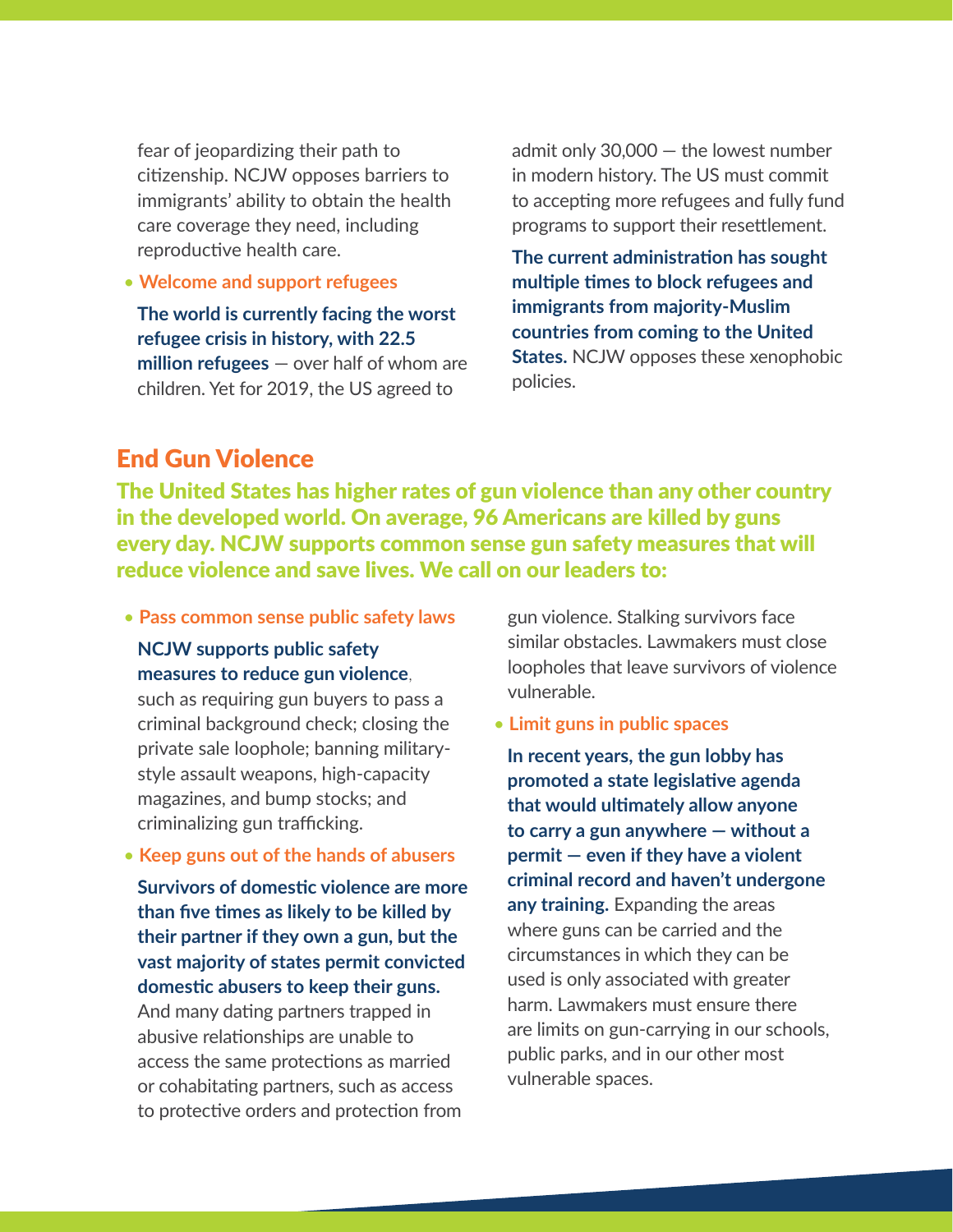#### Stop Gender Based and Sexual Violence

Intimate partner violence, sexual assault, harassment, and stalking affect millions of people. On average, nearly 20 people per minute are physically abused by an intimate partner in the United States. During one year, this equates to more than 10 million individuals. The numbers can be even higher for members of transgender and gender-queer communities as well as for native women. We call on our leaders to:

• **Expand the protections of the Violence Against Women Act** 

 **NCJW helped draft and pass the Violence Against Women Act of 1994 (VAWA), the first federal law addressing domestic violence, sexual assault, and other kinds of intimate partner violence.**

But the promise of VAWA has yet to be fulfilled. Dating partners are without protections afforded to other current or former intimate partners, although stalking is a crime according to the federal government, the classification varies state to state, leaving survivors vulnerable. Sexual violence, including sexual harassment and sexual assault, continues to be a pervasive problem on college campuses, in the US military, and in the workplace.

#### • **Create safe, respectful, and equitable workplaces**

 **Though some employees are protected from workplace sexual harassment, it remains a widespread problem, affecting workers in every state, in every kind of workplace setting and industry, and at every level of employment.** Women, particularly women of color and immigrant women,

are overrepresented in low-wage jobs, which often lack legal protections and critical supports like higher wages, fair and predictable schedules, access to health insurance, and paid time off, leaving workers vulnerable to exploitation. NCJW supports updating our laws to: protect employees of small businesses and independent contractors; strengthen employees' ability to hold employers and individual harassers accountable; restrict employer-imposed secrecy; restore survivors' voices; and require sexual harassment prevention strategies, among others.

• **Combat sexual violence on campus**

#### **Schools, colleges, and universities should be places of learning and development, not fear and injustice.**

Title IX was meant to guarantee that students of all genders have an equal right to learn, and it should be interpreted accordingly. NCJW supports legislation that would combat campus sexual assault and protect survivors.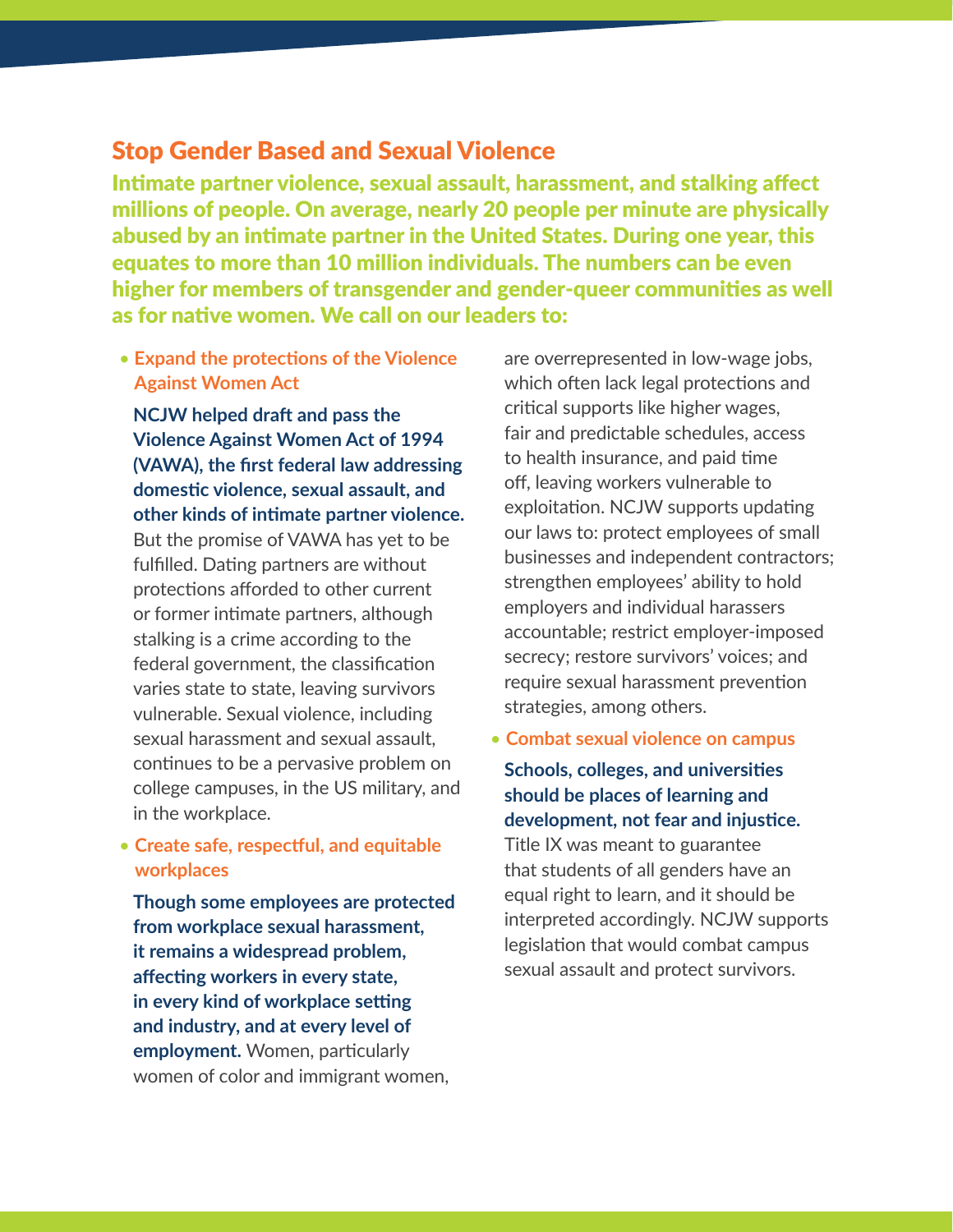#### End Human Trafficking

NCJW is committed to ensuring that everyone lives free from coercion, violence, and exploitation. We call on our leaders to:

• **Treat victims like survivors, not criminals**

 **Survivors of human trafficking are victims of a terrible crime, but all too often the criminal justice system treats them as criminals.** A criminal record can make it extremely difficult to access housing, employment, emergency food, aid, or shelter, and social services. NCJW supports legislation that would protect trafficked minors from prosecution and vacate the criminal records of trafficking survivors.

• **Provide inclusive, survivor-centered, and trauma-informed services for survivors**

 **Members of marginalized communities, such as immigrants, homeless individuals, young people, LGBTQ individuals, and people of color are more** 

#### **likely to be trafficked and less likely to receive adequate services and care.**

Anti-trafficking policies must take into account discrimination against survivors by first responders, the criminal justice system, service providers, and society at large.

 **Trafficking survivors are the experts of their own experience and are crucial to informing service delivery, public policy, law enforcement, and advocacy efforts.**  Decisions made without the cooperation and consent of survivors are less likely to succeed and might even leave them more isolated, distrustful, and vulnerable to abuse. NCJW supports survivorled efforts to help states and local governments develop and implement comprehensive survivor-centered programs and policies.

"Schools, colleges, and universities should be places of learning and development, not fear and injustice."